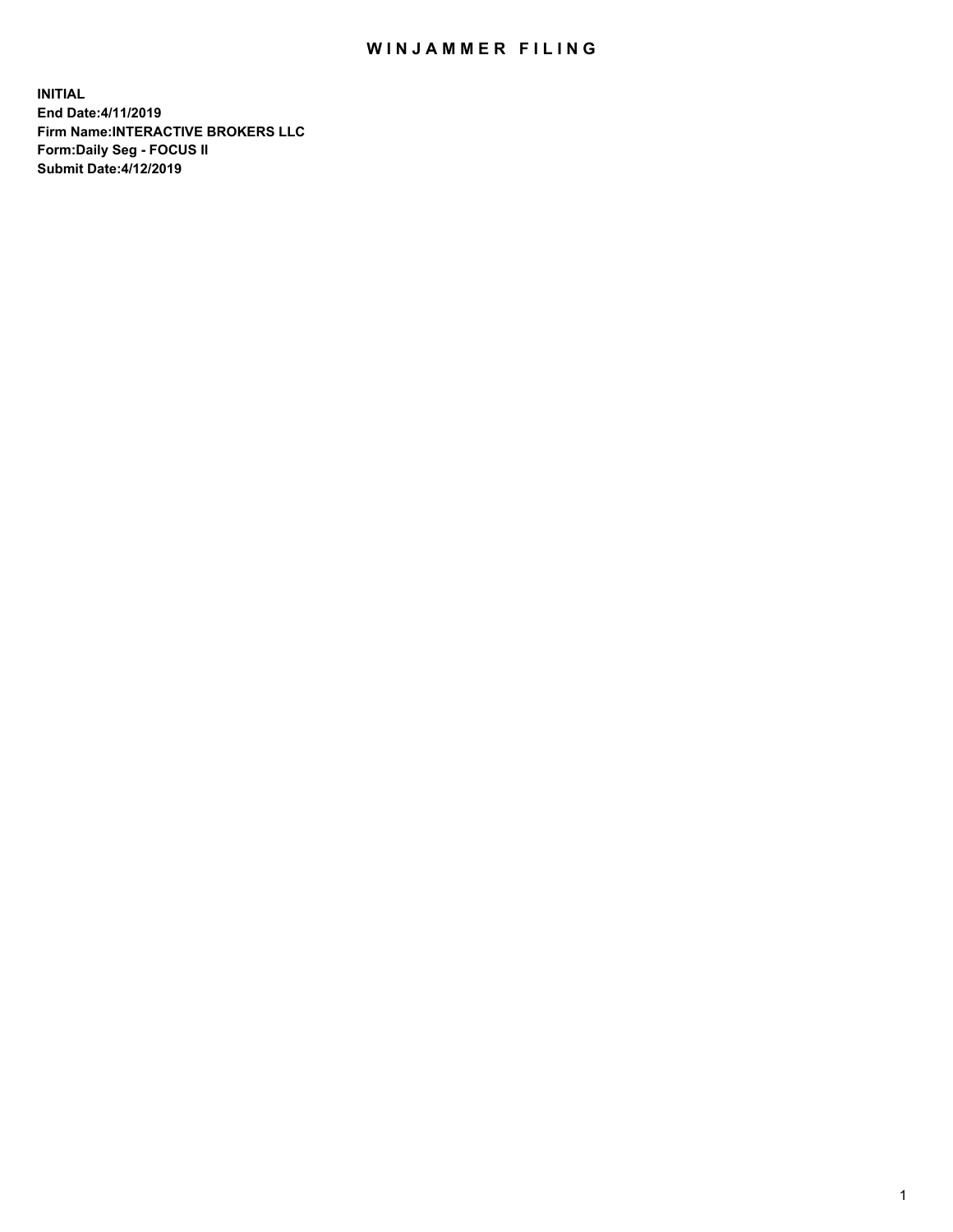**INITIAL End Date:4/11/2019 Firm Name:INTERACTIVE BROKERS LLC Form:Daily Seg - FOCUS II Submit Date:4/12/2019 Daily Segregation - Cover Page**

| Name of Company                                                                                                                                                                                                                                                                                                                | <b>INTERACTIVE BROKERS LLC</b>                                                                  |
|--------------------------------------------------------------------------------------------------------------------------------------------------------------------------------------------------------------------------------------------------------------------------------------------------------------------------------|-------------------------------------------------------------------------------------------------|
| <b>Contact Name</b>                                                                                                                                                                                                                                                                                                            | James Menicucci                                                                                 |
| <b>Contact Phone Number</b>                                                                                                                                                                                                                                                                                                    | 203-618-8085                                                                                    |
| <b>Contact Email Address</b>                                                                                                                                                                                                                                                                                                   | jmenicucci@interactivebrokers.c<br>om                                                           |
| FCM's Customer Segregated Funds Residual Interest Target (choose one):<br>a. Minimum dollar amount: ; or<br>b. Minimum percentage of customer segregated funds required:% ; or<br>c. Dollar amount range between: and; or<br>d. Percentage range of customer segregated funds required between:% and%.                         | $\overline{\mathbf{0}}$<br>$\overline{\mathbf{0}}$<br>155,000,000 245,000,000<br>0 <sub>0</sub> |
| FCM's Customer Secured Amount Funds Residual Interest Target (choose one):<br>a. Minimum dollar amount: ; or<br>b. Minimum percentage of customer secured funds required:% ; or<br>c. Dollar amount range between: and; or<br>d. Percentage range of customer secured funds required between:% and%.                           | $\overline{\mathbf{0}}$<br>0<br>80,000,000 120,000,000<br>0 <sub>0</sub>                        |
| FCM's Cleared Swaps Customer Collateral Residual Interest Target (choose one):<br>a. Minimum dollar amount: ; or<br>b. Minimum percentage of cleared swaps customer collateral required:% ; or<br>c. Dollar amount range between: and; or<br>d. Percentage range of cleared swaps customer collateral required between:% and%. | $\overline{\mathbf{0}}$<br><u>0</u><br>$\underline{0}$ $\underline{0}$<br>00                    |

Attach supporting documents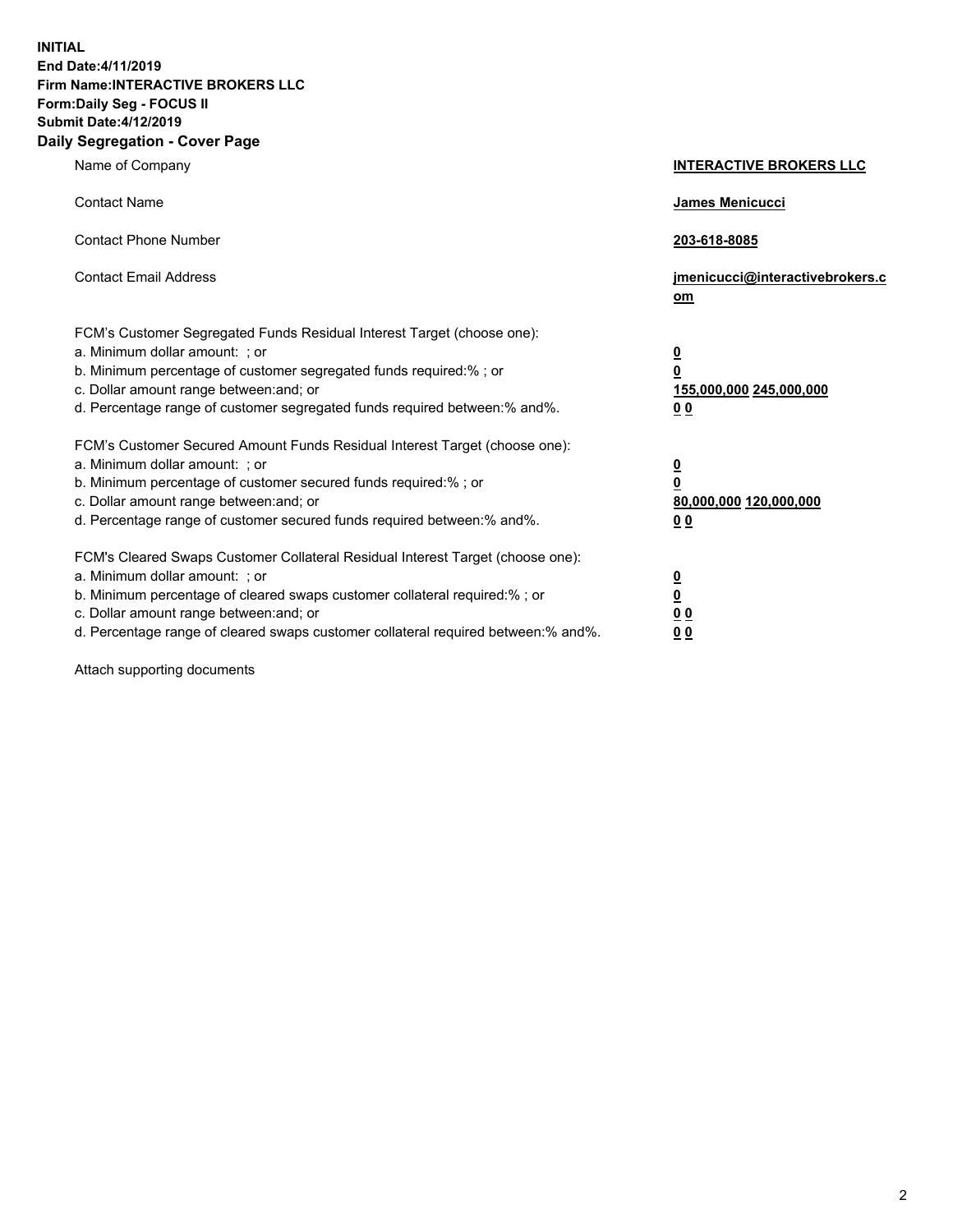## **INITIAL End Date:4/11/2019 Firm Name:INTERACTIVE BROKERS LLC Form:Daily Seg - FOCUS II Submit Date:4/12/2019 Daily Segregation - Secured Amounts**

|     | Daily Segregation - Secured Amounts                                                         |                                               |
|-----|---------------------------------------------------------------------------------------------|-----------------------------------------------|
|     | Foreign Futures and Foreign Options Secured Amounts                                         |                                               |
|     | Amount required to be set aside pursuant to law, rule or regulation of a foreign            | $0$ [7305]                                    |
|     | government or a rule of a self-regulatory organization authorized thereunder                |                                               |
| 1.  | Net ledger balance - Foreign Futures and Foreign Option Trading - All Customers             |                                               |
|     | A. Cash                                                                                     | 429,743,673 [7315]                            |
|     | B. Securities (at market)                                                                   | $0$ [7317]                                    |
| 2.  | Net unrealized profit (loss) in open futures contracts traded on a foreign board of trade   | 13,390,493 [7325]                             |
| 3.  | Exchange traded options                                                                     |                                               |
|     | a. Market value of open option contracts purchased on a foreign board of trade              | <b>76,809</b> [7335]                          |
|     | b. Market value of open contracts granted (sold) on a foreign board of trade                | -7,061 [7337]                                 |
| 4.  | Net equity (deficit) (add lines 1. 2. and 3.)                                               | 443,203,914 [7345]                            |
| 5.  | Account liquidating to a deficit and account with a debit balances - gross amount           | 5,215 [7351]                                  |
|     | Less: amount offset by customer owned securities                                            | 0 [7352] 5,215 [7354]                         |
| 6.  | Amount required to be set aside as the secured amount - Net Liquidating Equity              | 443,209,129 [7355]                            |
|     | Method (add lines 4 and 5)                                                                  |                                               |
| 7.  | Greater of amount required to be set aside pursuant to foreign jurisdiction (above) or line | 443,209,129 [7360]                            |
|     | 6.                                                                                          |                                               |
|     | FUNDS DEPOSITED IN SEPARATE REGULATION 30.7 ACCOUNTS                                        |                                               |
| 1.  | Cash in banks                                                                               |                                               |
|     | A. Banks located in the United States                                                       | 64,140,051 [7500]                             |
|     | B. Other banks qualified under Regulation 30.7                                              | 0 [7520] 64,140,051 [7530]                    |
| 2.  | Securities                                                                                  |                                               |
|     | A. In safekeeping with banks located in the United States                                   | 412,378,368 [7540]                            |
|     | B. In safekeeping with other banks qualified under Regulation 30.7                          | 0 [7560] 412,378,368 [7570]                   |
| 3.  | Equities with registered futures commission merchants                                       |                                               |
|     | A. Cash                                                                                     | $0$ [7580]                                    |
|     | <b>B.</b> Securities                                                                        | $0$ [7590]                                    |
|     | C. Unrealized gain (loss) on open futures contracts                                         | $0$ [7600]                                    |
|     | D. Value of long option contracts                                                           | $0$ [7610]                                    |
|     | E. Value of short option contracts                                                          | 0 [7615] 0 [7620]                             |
| 4.  | Amounts held by clearing organizations of foreign boards of trade                           |                                               |
|     | A. Cash                                                                                     | $0$ [7640]                                    |
|     | <b>B.</b> Securities                                                                        | $0$ [7650]                                    |
|     | C. Amount due to (from) clearing organization - daily variation                             | $0$ [7660]                                    |
|     | D. Value of long option contracts                                                           | $0$ [7670]                                    |
|     | E. Value of short option contracts                                                          | 0 [7675] 0 [7680]                             |
| 5.  | Amounts held by members of foreign boards of trade                                          |                                               |
|     | A. Cash                                                                                     | 92,701,671 [7700]                             |
|     | <b>B.</b> Securities                                                                        | $0$ [7710]                                    |
|     | C. Unrealized gain (loss) on open futures contracts                                         | 645,878 [7720]                                |
|     | D. Value of long option contracts                                                           | 76,809 [7730]                                 |
|     | E. Value of short option contracts                                                          | <u>-7,061</u> [7735] <u>93,417,297</u> [7740] |
| 6.  | Amounts with other depositories designated by a foreign board of trade                      | $0$ [7760]                                    |
| 7.  | Segregated funds on hand                                                                    | $0$ [7765]                                    |
| 8.  | Total funds in separate section 30.7 accounts                                               | 569,935,716 [7770]                            |
| 9.  | Excess (deficiency) Set Aside for Secured Amount (subtract line 7 Secured Statement         | 126,726,587 [7380]                            |
|     | Page 1 from Line 8)                                                                         |                                               |
| 10. | Management Target Amount for Excess funds in separate section 30.7 accounts                 | 80,000,000 [7780]                             |
| 11. | Excess (deficiency) funds in separate 30.7 accounts over (under) Management Target          | 46,726,587 [7785]                             |
|     |                                                                                             |                                               |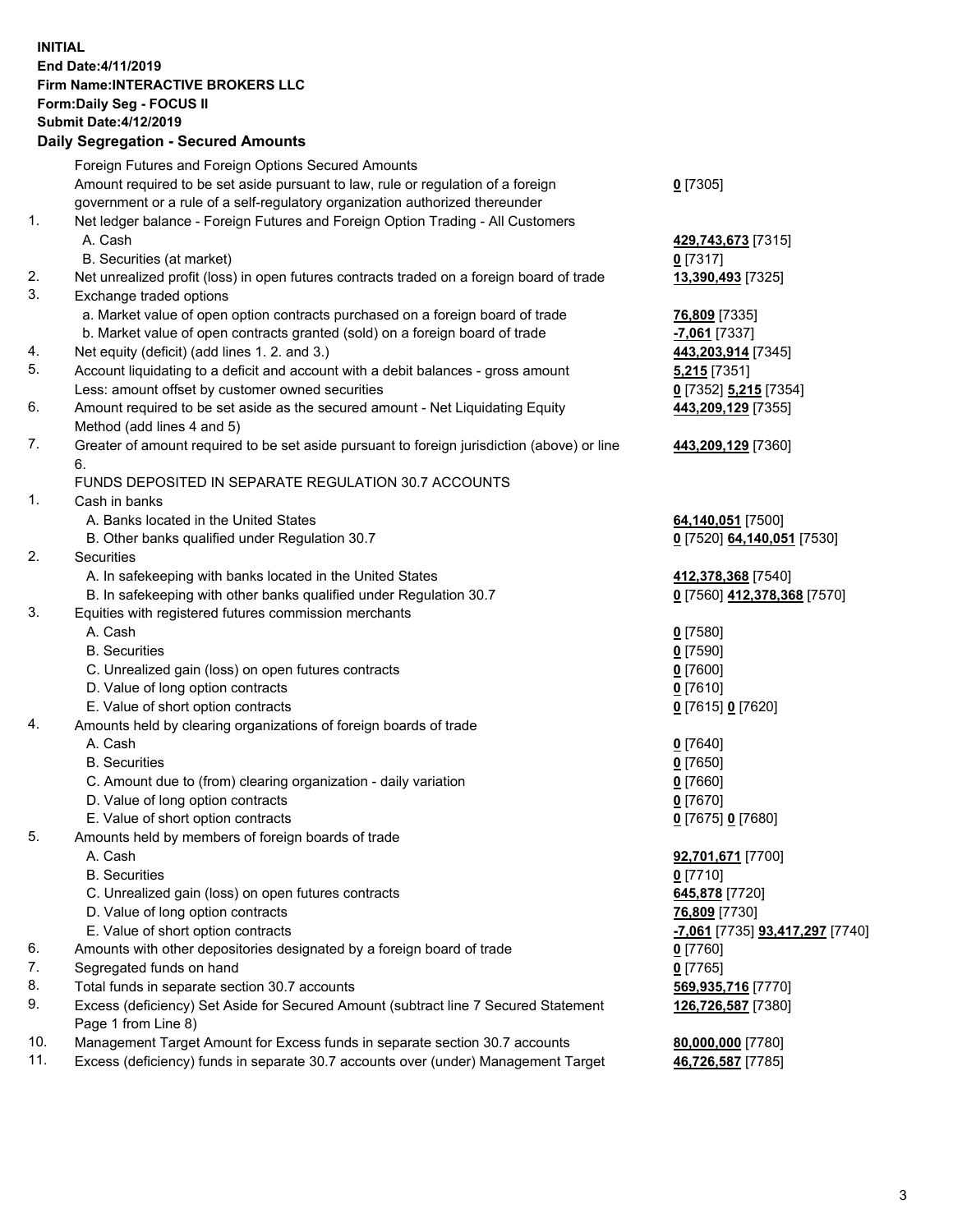**INITIAL End Date:4/11/2019 Firm Name:INTERACTIVE BROKERS LLC Form:Daily Seg - FOCUS II Submit Date:4/12/2019 Daily Segregation - Segregation Statement** SEGREGATION REQUIREMENTS(Section 4d(2) of the CEAct) 1. Net ledger balance A. Cash **3,756,144,306** [7010] B. Securities (at market) **0** [7020] 2. Net unrealized profit (loss) in open futures contracts traded on a contract market **36,708,572** [7030] 3. Exchange traded options A. Add market value of open option contracts purchased on a contract market **138,709,776** [7032] B. Deduct market value of open option contracts granted (sold) on a contract market **-198,431,297** [7033] 4. Net equity (deficit) (add lines 1, 2 and 3) **3,733,131,357** [7040] 5. Accounts liquidating to a deficit and accounts with debit balances - gross amount **1,268,010** [7045] Less: amount offset by customer securities **0** [7047] **1,268,010** [7050] 6. Amount required to be segregated (add lines 4 and 5) **3,734,399,367** [7060] FUNDS IN SEGREGATED ACCOUNTS 7. Deposited in segregated funds bank accounts A. Cash **526,159,467** [7070] B. Securities representing investments of customers' funds (at market) **2,250,766,985** [7080] C. Securities held for particular customers or option customers in lieu of cash (at market) **0** [7090] 8. Margins on deposit with derivatives clearing organizations of contract markets A. Cash **5,822,656** [7100] B. Securities representing investments of customers' funds (at market) **1,228,938,464** [7110] C. Securities held for particular customers or option customers in lieu of cash (at market) **0** [7120] 9. Net settlement from (to) derivatives clearing organizations of contract markets **-12,179,125** [7130] 10. Exchange traded options A. Value of open long option contracts **139,301,907** [7132] B. Value of open short option contracts **-199,036,828** [7133] 11. Net equities with other FCMs A. Net liquidating equity **0** [7140] B. Securities representing investments of customers' funds (at market) **0** [7160] C. Securities held for particular customers or option customers in lieu of cash (at market) **0** [7170] 12. Segregated funds on hand **0** [7150] 13. Total amount in segregation (add lines 7 through 12) **3,939,773,526** [7180] 14. Excess (deficiency) funds in segregation (subtract line 6 from line 13) **205,374,159** [7190] 15. Management Target Amount for Excess funds in segregation **155,000,000** [7194] **50,374,159** [7198]

16. Excess (deficiency) funds in segregation over (under) Management Target Amount Excess